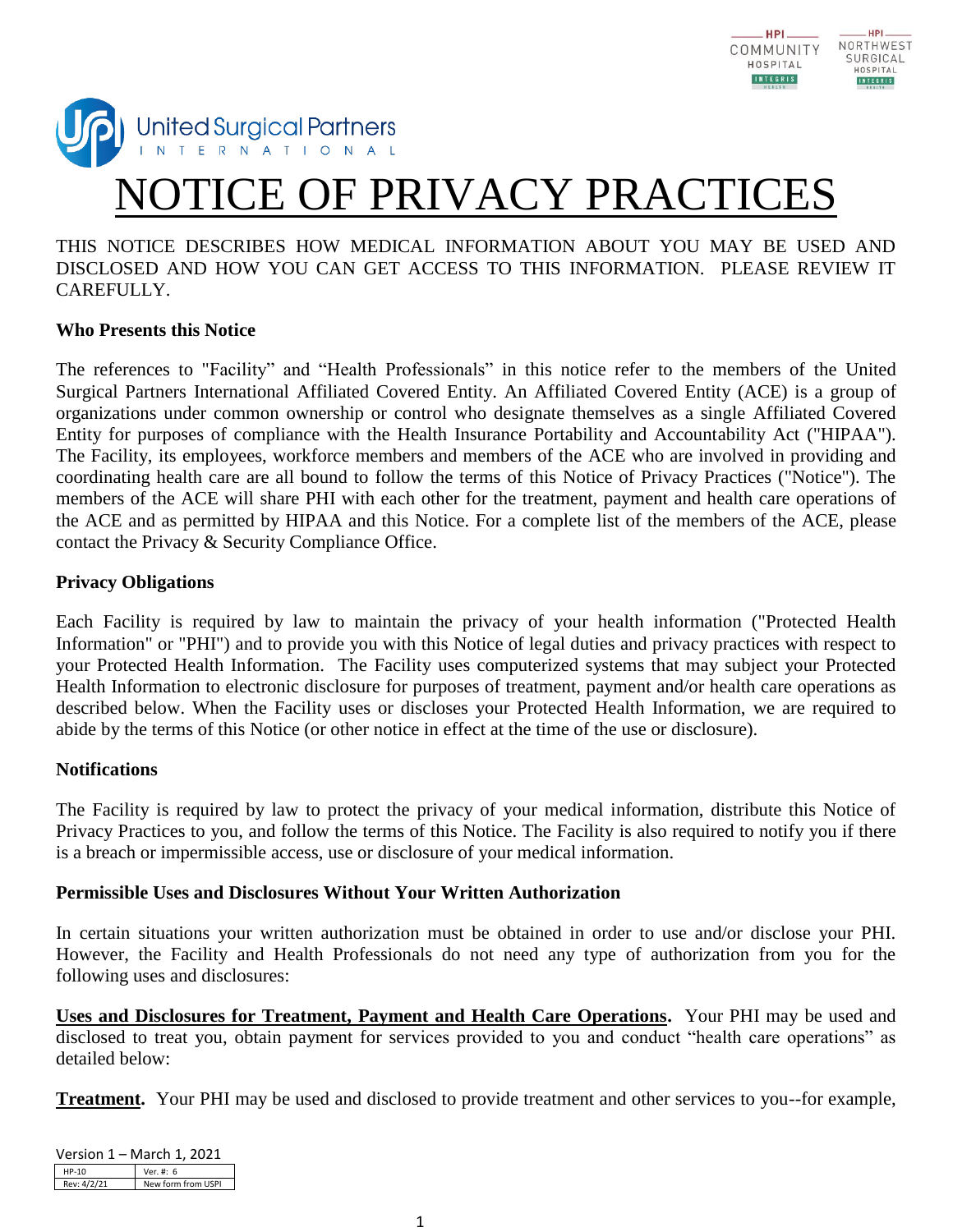to diagnose and treat your injury or illness. In addition, you may be contacted to provide you appointment reminders or information about treatment alternatives or other health-related benefits and services that may be of interest to you. Your PHI may also be disclosed to other providers involved in your treatment. For example, a doctor treating you for a broken leg may need to know if you have diabetes because if you do, this may impact your recovery.

**Payment.** Your PHI may be used and disclosed to obtain payment for services provided to you--for example, disclosures to claim and obtain payment from your health insurer, HMO, or other company that arranges or pays the cost of some or all of your health care ("Your Payor") to verify that Your Payor will pay for health care. The physician who reads your x-ray may need to bill you or your Payor for reading of your x-ray therefore your billing information may be shared with the physician who read your x-ray.

**Health Care Operations.** Your PHI may be used and disclosed for health care operations, which include internal administration and planning and various activities that improve the quality and cost effectiveness of the care delivered to you. For example, PHI may be used to evaluate the quality and competence of physicians, nurses and other health care workers. PHI may be disclosed to the Privacy & Security Compliance Office in order to resolve any complaints you may have and ensure that you have a comfortable visit. Your PHI may be provided to various governmental or accreditation entities such as the Joint Commission on Accreditation of Healthcare Organizations to maintain our license and accreditation. In addition, PHI may be shared with business associates who perform treatment, payment and health care operations services on behalf of the Facility and Health Professionals.

Additionally, your PHI may be used or disclosed for the purpose of allowing students, residents, nurses, physicians and others who are interested in healthcare, pursuing careers in the medical field or desire an opportunity for an educational experience to tour, shadow employees and/or physician faculty members or engage in a clinical Practicum.

**Health Information Organizations.** Your PHI may be used and disclosed with other health care providers or other health care entities for treatment, payment and health care operations purposes, as permitted by law, through a Health Information Organization. A list of Health Information Organizations in which this facility participates may be obtained upon request or found on our website at [www.uspi.com.](http://www.uspi.com/) For example, information about your past medical care and current medical conditions and medications can be available to other primary care physicians if they participate in the Health Information Organization. Exchange of health information can provide faster access, better coordination of care and assist providers and public health officials in making more informed treatment decisions. You may opt out of the Health Information Organization and prevent providers from being able to search for your information through the exchange. You may opt out and prevent your medical information from being searched through the Health Information Organization by completing and submitting an Opt-Out Form to registration.

**Use or Disclosure for Directory of Individuals in the Facility.** Facility may include your name, location in the Facility, general health condition and religious affiliation in a patient directory without obtaining your authorization *unless* you object to inclusion in the directory. Information in the directory may be disclosed to anyone who asks for you by name. Your religious affiliation may be given to a member of the clergy, such as a priest or minister, even if they do not ask for you by name. If you do not wish to be included in the facility directory, you will be given an opportunity to object at the time of admission.

**Disclosure to Relatives, Close Friends and Other Caregivers.** Your PHI may be disclosed to a family member, other relative, a close personal friend or any other person identified by you who is involved in your

| Version 1 – March 1, 2021 |                    |  |
|---------------------------|--------------------|--|
| $HP-10$                   | Ver. #: 6          |  |
| Rev: 4/2/21               | New form from USPI |  |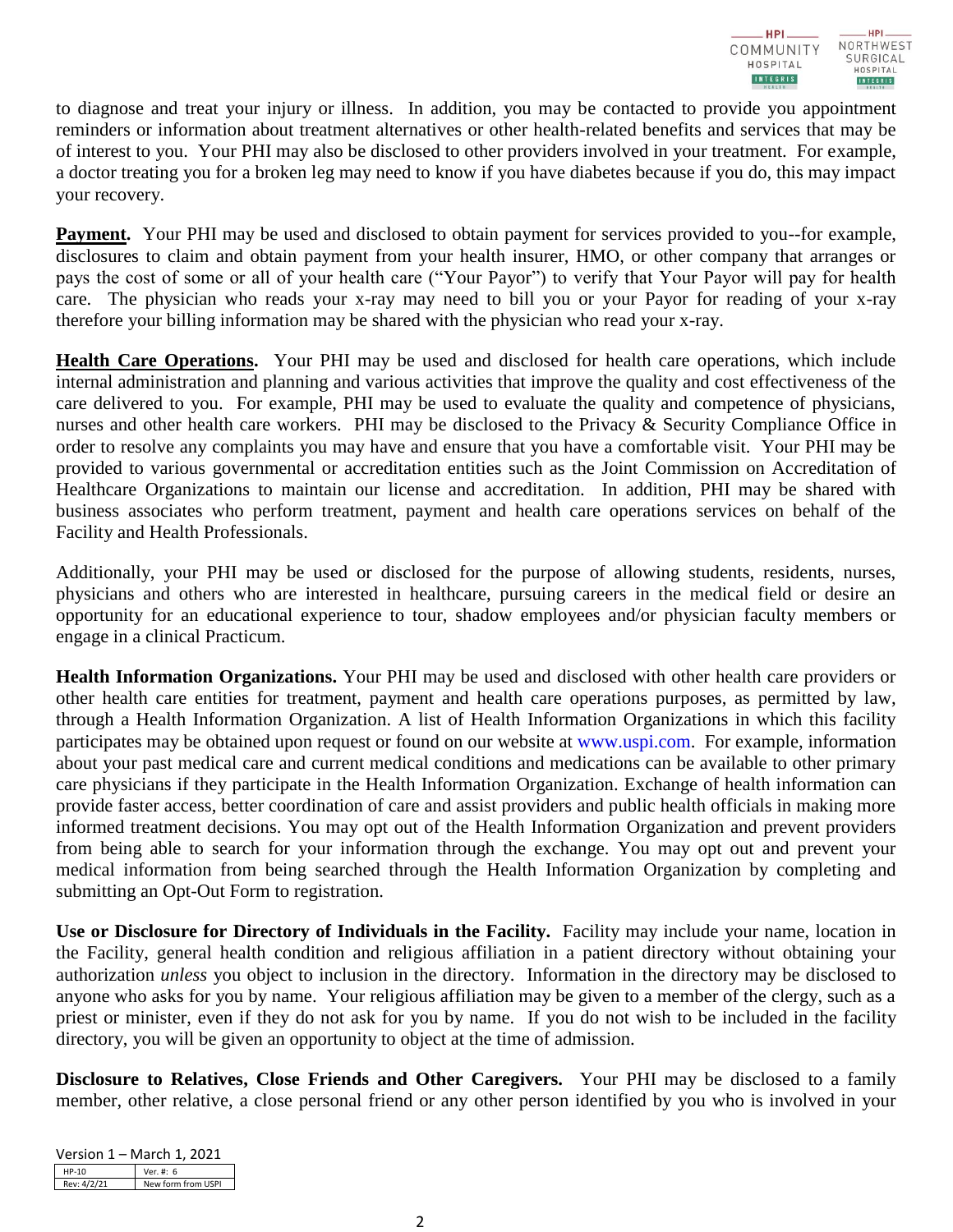

health care or helps pay for your care. If you are not present, or the opportunity to agree or object to a use or disclosure cannot practicably be provided because of your incapacity or an emergency circumstance, the Facility and/or Health Professionals may exercise professional judgment to determine whether a disclosure is in your best interests. If information is disclosed to a family member, other relative or a close personal friend, the Facility and/or Health Professionals would disclose only information believed to be directly relevant to the person's involvement with your health care or payment related to your health care. Your PHI also may be disclosed in order to notify (or assist in notifying) such persons of your location or general condition.

**Public Health Activities.** Your PHI may be disclosed for the following public health activities: (1) to report health information to public health authorities for the purpose of preventing or controlling disease, injury or disability; (2) to report child abuse and neglect to public health authorities or other government authorities authorized by law to receive such reports; (3) to report information about products and services under the jurisdiction of the U.S. Food and Drug Administration; (4) to alert a person who may have been exposed to a communicable disease or may otherwise be at risk of contracting or spreading a disease or condition; and (5) to report information to your employer as required under laws addressing work-related illnesses and injuries or workplace medical surveillance.

**Victims of Abuse, Neglect or Domestic Violence.** Your PHI may be disclosed to a governmental authority, including a social service or protective services agency, authorized by law to receive reports of such abuse, neglect, or domestic violence if there is a reasonable belief that you are a victim of abuse, neglect or domestic violence.

**Health Oversight Activities**. Your PHI may be disclosed to a health oversight agency that oversees the health care system and is charged with responsibility for ensuring compliance with the rules of government health programs such as Medicare or Medicaid.

**Judicial and Administrative Proceedings**. Your PHI may be disclosed in the course of a judicial or administrative proceeding in response to a legal order or other lawful process.

**Law Enforcement Officials**. Your PHI may be disclosed to the police or other law enforcement officials as required or permitted by law or in compliance with a court order or a grand jury or administrative subpoena. For example, your PHI may be disclosed to identify or locate a suspect, fugitive, material witness, or missing person or to report a crime or criminal conduct at the facility.

**Correctional Institution**. You PHI may be disclosed to a correctional institution if you are an inmate in a correctional institution and if the correctional institution or law enforcement authority makes certain requests to us.

**Organ and Tissue Procurement**. Your PHI may be disclosed to organizations that facilitate organ, eye or tissue procurement, banking or transplantation.

**Research**. Your PHI may be used or disclosed without your consent or authorization if an Institutional Review Board approves a waiver of authorization for disclosure.

**Health or Safety**. Your PHI may be used or disclosed to prevent or lessen a serious and imminent threat to a person's or the public's health or safety.

**U.S. Military.** Your PHI may be use or disclosed to U. S. Military Commanders for assuring proper execution of the military mission. Military command authorities receiving protected health information are not covered

| Version 1 – March 1, 2021 |             |                    |  |
|---------------------------|-------------|--------------------|--|
|                           | $HP-10$     | Ver. #: 6          |  |
|                           | Rev: 4/2/21 | New form from USPI |  |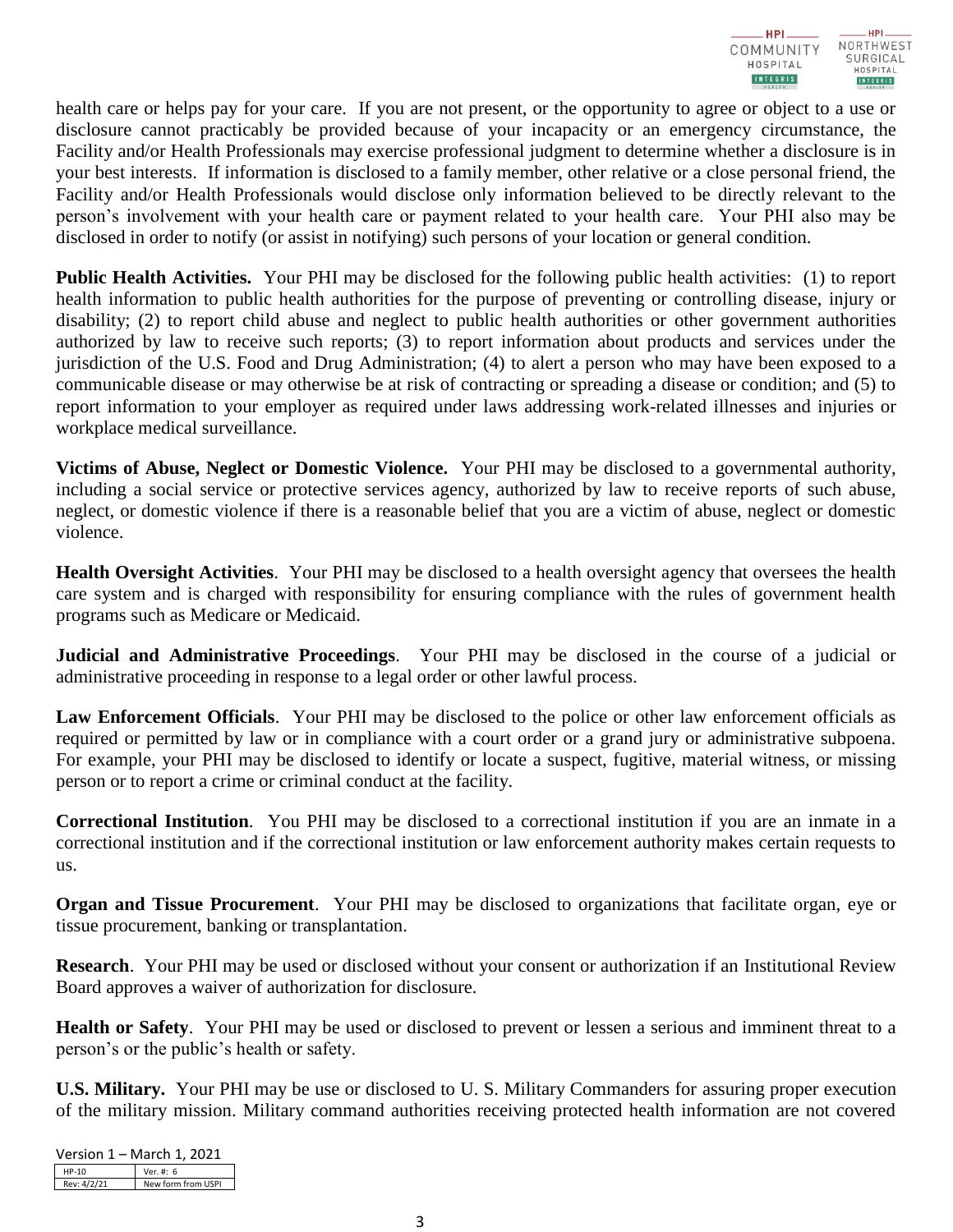

entities subject to the HIPAA Privacy Rule, but they are subject to the Privacy Act of 1974 and DoD 5400.11-R, "DoD Privacy Program," May 14, 2007.

**Other Specialized Government Functions**. Your PHI may be disclosed to units of the government with special functions, such as the U.S. Department of State under certain circumstances for example the Secret Service or NSA to protect the country or the President.

**Workers' Compensation**. Your PHI may be disclosed as authorized by and to the extent necessary to comply with state law relating to workers' compensation or other similar programs.

**As Required by Law**. Your PHI may be used and disclosed when required to do so by any other law not already referred to in the preceding categories; such as required by the FDA, to monitor the safety of a medical device.

**Appointment Reminders**. Your PHI may be used to tell or remind you about appointments.

**Fundraising**. Your PHI may be used to contact you as a part of fundraising efforts, unless you elect not to receive this type of information.

# **USES AND DISCLOSURES REQUIRING YOUR WRITTEN AUTHORIZATION**

**Use or Disclosure with Your Authorization**. For any purpose other than the ones described above, your PHI may be used or disclosed only when you provide your written authorization on an authorization form ("Your Authorization"). For instance, you will need to execute an authorization form before your PHI can be sent to your life insurance company or to the attorney representing the other party in litigation in which you are involved.

**Marketing.** Your written authorization ("Your Marketing Authorization") also must be obtained prior to using your PHI to send you any marketing materials. (However, marketing materials can be provided to you in a face-to-face encounter without obtaining Your Marketing Authorization. The Facility and/or Health Professionals are also permitted to give you a promotional gift of nominal value, if they so choose, without obtaining Your Marketing Authorization). The Facility and/or Health Professionals may communicate with you in a face-to-face encounter about products or services relating to your treatment, case management or care coordination, or alternative treatments, therapies, providers or care settings without Your Marketing Authorization.

In addition, the Facility and/or Health Professionals may send you treatment communications, unless you elect not to receive this type of communication, for which the Facility and/or Health Professionals may receive financial remuneration.

**Sale of PHI**. The Facility and Health Professionals will not disclose your PHI without your authorization in exchange for direct or indirect payment except in limited circumstances permitted by law. These circumstances include public health activities; research; treatment of the individual; sale, transfer, merger or consolidation of the Facility; services provided by a business associate, pursuant to a business associate agreement; providing an individual with a copy of their PHI; and other purposes deemed necessary and appropriate by the U.S. Department of Health and Human Services (HHS).

**Uses and Disclosures of Your Highly Confidential Information**. In addition, federal and state law require special privacy protections for certain highly confidential information about you ("Highly Confidential

| Version 1 – March 1, 2021 |                    |  |
|---------------------------|--------------------|--|
| $HP-10$                   | Ver. #: 6          |  |
| Rev: 4/2/21               | New form from USPI |  |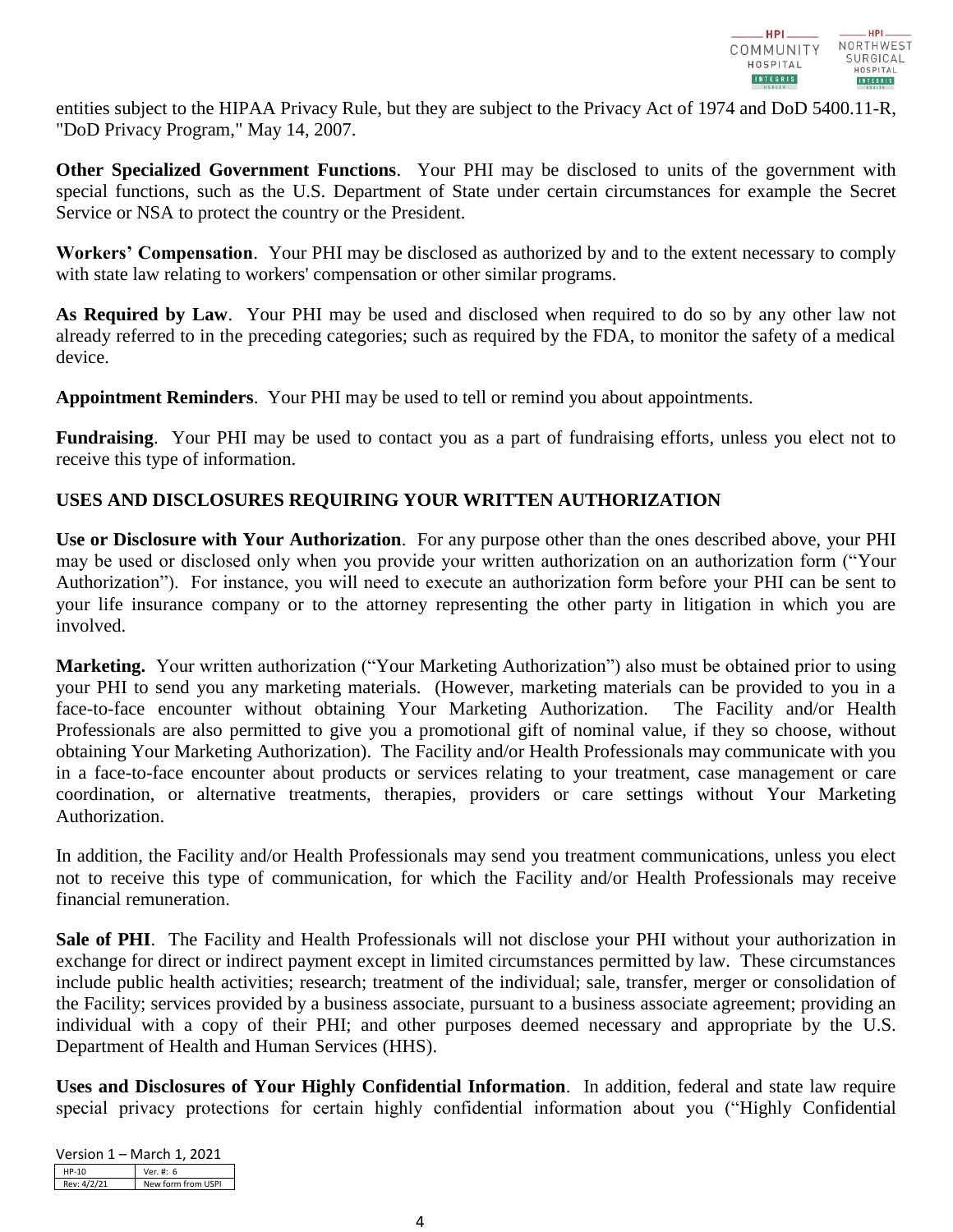

Information"), including the subset of your PHI that: (1) is maintained in psychotherapy notes; (2) is about mental illness, mental retardation and developmental disabilities; (3) is about alcohol or drug abuse or addiction; (4) is about HIV/AIDS testing, diagnosis or treatment; (5) is about communicable disease(s), including venereal disease(s); (6) is about genetic testing; (7) is about child abuse and neglect; (8) is about domestic abuse of an adult; or (9) is about sexual assault.In order for your Highly Confidential Information to be disclosed for a purpose other than those permitted by law, your written authorization is required.

# **YOUR RIGHTS REGARDING YOUR PROTECTED HEALTH INFORMATION**

**Right to Request Additional Restrictions.** You may request restrictions on the use and disclosure of your PHI (1) for treatment, payment and health care operations, (2) to individuals (such as a family member, other relative, close personal friend or any other person identified by you) involved with your care or with payment related to your care, or (3) to notify or assist in the notification of such individuals regarding your location and general condition. While all requests for additional restrictions will be carefully considered, the Facility and Health Professionals are not required to agree to these requested restrictions.

You may also request to restrict disclosures of your PHI to your health plan for payment and healthcare operations purposes (and not for treatment) if the disclosure pertains to a healthcare item or service for which you paid out-of-pocket in full. The Facility and Health Professionals must agree to abide by the restriction to your health plan EXCEPT when the disclosure is required by law.

If you wish to request additional restrictions, please obtain a request form from the Health Information Management Office and submit the completed form to the Health Information Management Office. A written response will be sent to you.

**Right to Receive Confidential Communications.** You may request, and the Facility and Health Professionals will accommodate, any reasonable written request for you to receive your PHI by alternative means of communication or at alternative locations.

**Right to Revoke Your Authorization.** You may revoke Your Authorization, Your Marketing Authorization or any written authorization obtained in connection with your PHI, except to the extent that the Facility and/or Health Professionals have taken action in reliance upon it, by delivering a written revocation statement to the Facility Health Information Management Office identified below.

**Right to Inspect and Copy Your Health Information.** You may request access to your medical record file and billing records maintained by the Facility and Health Professionals in order to inspect and request copies of the records. Under limited circumstances, you may be denied access to a portion of your records. If you desire access to your records, please obtain a record request form from the Facility Health Information Management Office and submit the completed form to the Facility Health Information Management Office. If you request copies of paper records, you will be charged in accordance with federal and state law. To the extent the request for records includes portions of records which are not in paper form (e.g., x-ray films), you will be charge the reasonable cost of the copies. You also will be charged for the postage costs, if you request that the copies be mailed to you. However, you will not be charged for copies that are requested in order to make or complete an application for a federal or state disability benefits program.

**Right to Amend Your Records.** You have the right to request that PHI maintained in your medical record file or billing records be amended. If you desire to amend your records, please obtain an amendment request form from the Facility Health Information Management Office and submit the completed form to the Facility Health

| Version 1 – March 1, 2021 |                    |  |
|---------------------------|--------------------|--|
| $HP-10$                   | Ver. #: 6          |  |
| Rev: 4/2/21               | New form from USPI |  |